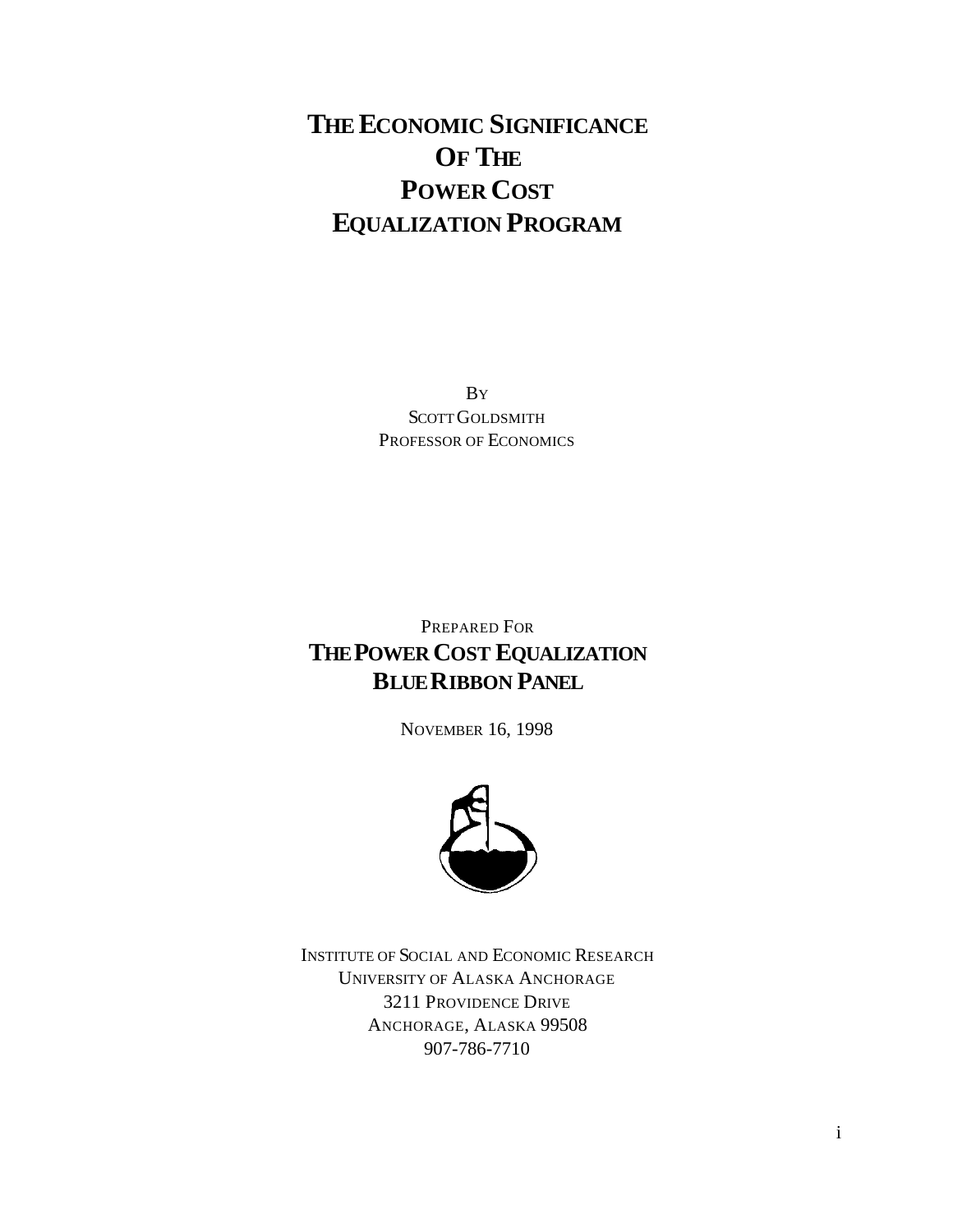## **THE ECONOMIC SIGNIFICANCE OF THE POWER COST EQUALIZATION PROGRAM**

### **EXECUTIVE SUMMARY**

#### **WHAT IS THE PROGRAM ?**

In FY 1996 the Power Cost Equalization (PCE) Program provided \$19.202 million of financial assistance to electric utilities in 190 rural Alaska communities where the cost of electric power is greater than urban Alaska because of small market size, dependence on expensive fuel oil for generation, and the high cost of doing business in remote areas.

The PCE program is designed to pay a portion, currently 95 percent, of the legitimate electric generation costs between a floor and a ceiling, for a basic level of electric service for residential and commercial customers (including public schools) and community facilities. The floor is set at a level equal to the cost for electricity generation in urban areas, 9.5 cents in 1996, and the ceiling is set at the level of reasonable maximum cost for a small utility, 52.5 cents. In recent years PCE budget restrictions have kept payments to eligible utilities below 95 percent of legitimate costs.

Thus rural utility customers pay at least as much as urban consumers for their electricity, but a portion of the extra cost of generation is covered by the PCE program. Furthermore only the first 700 kwh per month of use by each residential or commercial customer is eligible for the program, and only 70 kwh per month for each community member for community facilities is eligible. As a result, only 38 percent of all electricity sold in PCE communities in 1996 qualified for assistance. In addition only legitimate costs are covered, as determined by Alaska Public Utilities Commission (APUC).

#### **WHO DOES IT SERVE ?**

The typical (median) community served by PCE has a population of 264. Bethel, with a population of 5,195, is the largest, and only 8 other communities (Unalaska, Nome, Kotzebue, Cordova, Dillingham, Craig, Naknek, and Haines) have a population greater than 1,000. The total population served is 75,767.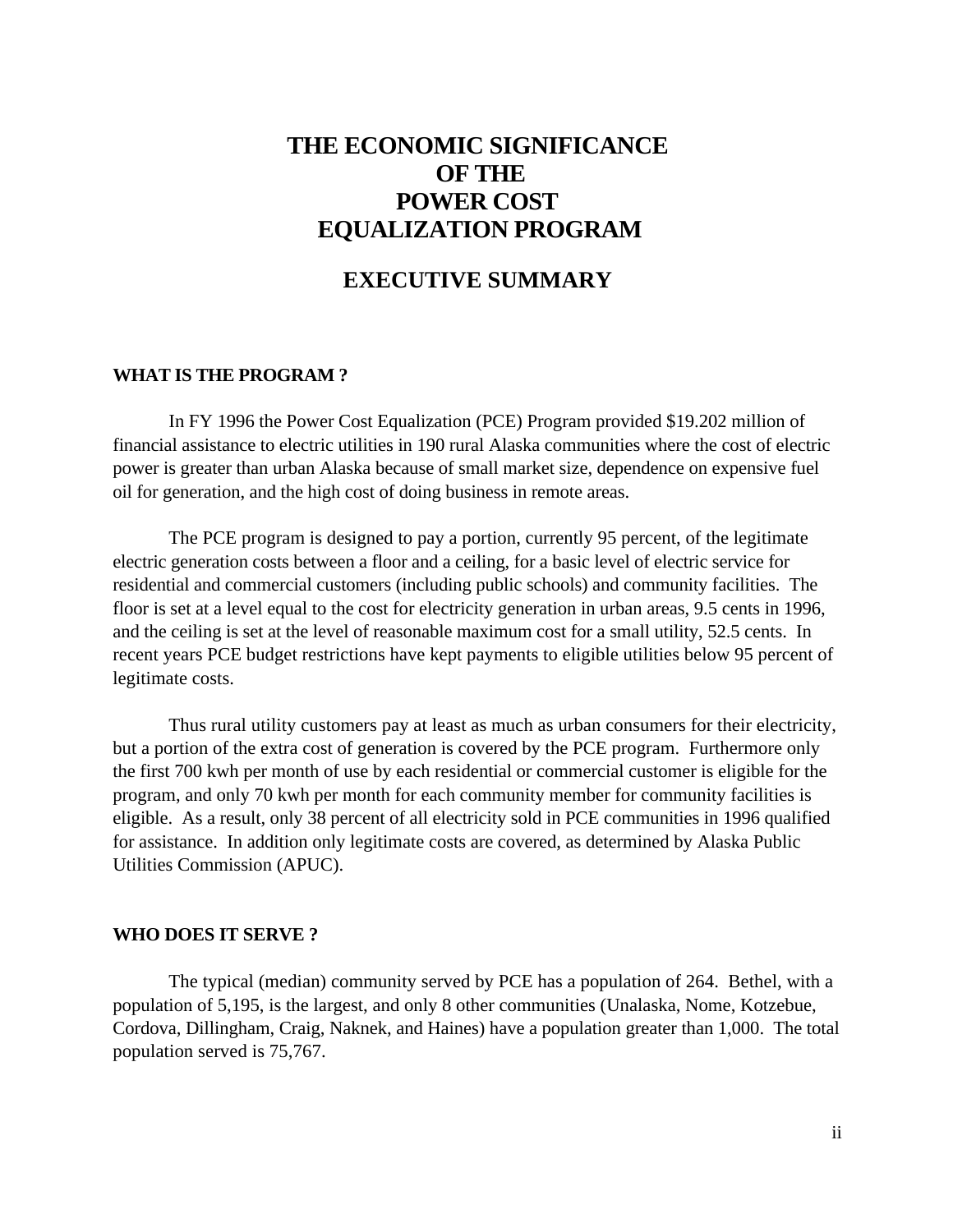The assistance provided to the utilities is primarily targeted toward residential customers in the PCE communities. The average income of PCE households is \$49,825 compared to \$65,054 for non PCE communities. (Although the average income in the typical PCE community is considerably less, \$35,203, because average incomes are higher in the larger PCE communities.) The unemployment rate among PCE households is 15 percent compared to 8 percent for non PCE communities. 18 percent of families in PCE communities have incomes below the poverty level compared to 6 percent in non PCE communities.

The typical PCE utility generates about 652,000 kwh annually, about the amount that Chugach Electric Association, the largest electric utility in the state, sells in a typical 6 hour period. The 9 largest utilities that serve the communities of greater than 1,000 population account for just over 50 percent of the generation of all the PCE utilities which in 1996 totaled 369 million kwh. The cost of electricity provided by the typical PCE utility is \$.42 per kwh. This is the amount per kwh the residential customer would need to pay to cover all costs of production. Because of differences in size and location, some utilities have a lower cost, although none are as low as Anchorage where the average cost is about \$.10 per kwh. At the other extreme some utilities report an average cost in excess of \$.60 per kwh.

#### **WHAT BENEFIT DOES IT PROVIDE** ?

The typical community gets \$71 thousand per year in financial assistance through the PCE program, and this covers about 31 percent of the total costs of providing electricity.

About 68 percent of the total, \$13.092 million, in FY 1996 supported sales to residential customers. Financial assistance under the PCE program reduces each eligible kwh of electricity to residential customers by an average of \$.22. (87 percent of residential sales are eligible for PCE.) Residential customers in PCE communities still pay twice the urban average for electricity after the PCE assistance--\$.20 for the average kwh. This is because not all consumption is eligible, not all reported costs are approved by the APUC, the program pays only 95% of legitimate costs between the floor and the ceiling, some utilities have costs above the ceiling, and the program has not been fully funded in recent years. The range of residential rates after application of the PCE assistance is from \$.10 to \$.35 per kwh.

Because of the high cost of electricity, even with PCE assistance, and the low household income, the average residential customer in the PCE communities uses 4,933 kwh of electricity in a year, about 65 percent as much as the typical customer in Anchorage, who uses 7,619. (The average in the typical PCE community is less, 3,921 kwh per year, because average consumption is higher in the larger PCE communities.)

In spite of lower consumption, residential monthly bills are higher in PCE communities, even with PCE. The average residential customer of a PCE utility has a monthly bill of \$75, after receiving assistance, compared to \$61 for Anchorage. (The average in the typical PCE community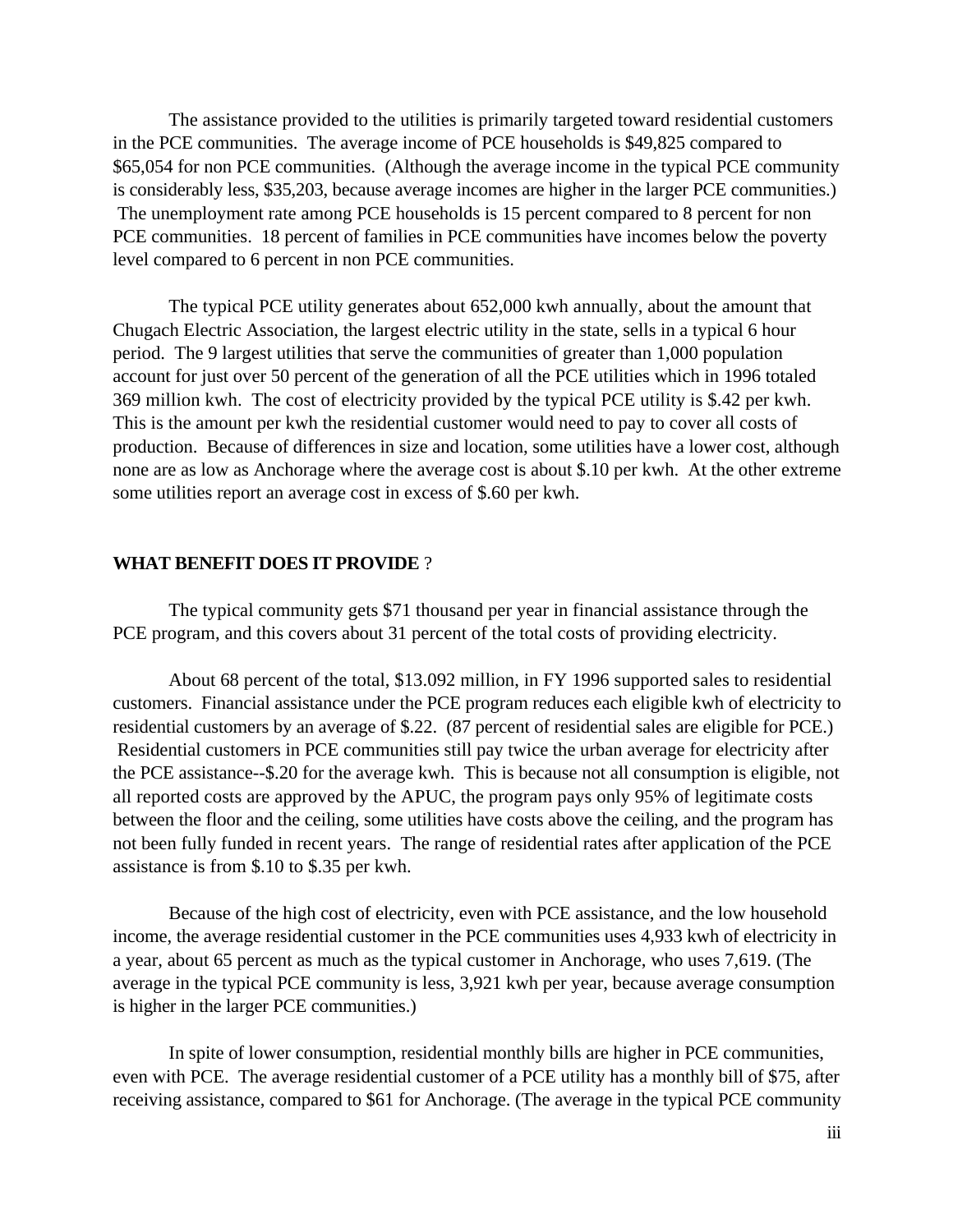is less, \$66, because average consumption is higher in the larger PCE communities.) Without PCE the monthly bill would have been \$121.

If the PCE residential customer used as much electricity as the average household in Anchorage, the typical utility average monthly residential bill would be \$125 with PCE. In the absence of PCE the monthly bill at the Anchorage rate of use with all utility costs paid by the customer would be \$264, 433 percent of the Anchorage bill.

About 19 percent of PCE assistance, \$3.683 million in FY 1996, went to support electricity use in community facilities in PCE communities--an average of \$2,537 per facility per year. This assistance reduced the cost of 98 percent of the electricity used for this purpose. Since local residents bear the cost of electricity used by these facilities, the savings for the average PCE household from this assistance was \$158 per year.

The remaining 13 percent of PCE assistance, \$2.407 million in FY 1996, helped pay for about 10 percent of the electricity used by the commercial sector, including the public schools.

#### **WHAT WOULD HAPPEN IF PCE DISAPPEARED** ?

The typical PCE utility receives about \$71 thousand of PCE financial assistance annually which accounts for about 31 percent of the total cost of the providing electricity to the community. Elimination of that assistance would put many small utilities at financial risk and require electricity users to pay substantially higher electricity bills at the same time that it reduced the amount of electricity they used.

Without PCE the utilities would be forced to raise their rates substantially, and the resulting drop in sales would require further rate increases to generate sufficient revenues to cover all costs. Although reduced sales would lower costs because less fuel would be needed, a large share of utility costs are fixed. This results in the potential for a utility to fall into a "death spiral", in which continuously rising rates are never able to generate enough revenue to cover costs. A utility caught in a death spiral cannot survive without an external source of financial assistance.

The likelihood that a utility would fall into a death spiral is a function of how sensitive electricity sales are to the higher electricity prices necessitated by the elimination of PCE. If a doubling of the price paid by customers reduced sales by 20 percent, death spirals would be unlikely. But if a doubling of the price reduce sales by 30 percent, utilities in half the communities served by PCE would be unable to cover their costs through higher rates.

The burden of the loss of PCE financial assistance to utilities would fall primarily on the residents of the communities currently served by PCE. This burden would be a combination of higher electricity bills and less electricity use. Customers would be spending more for less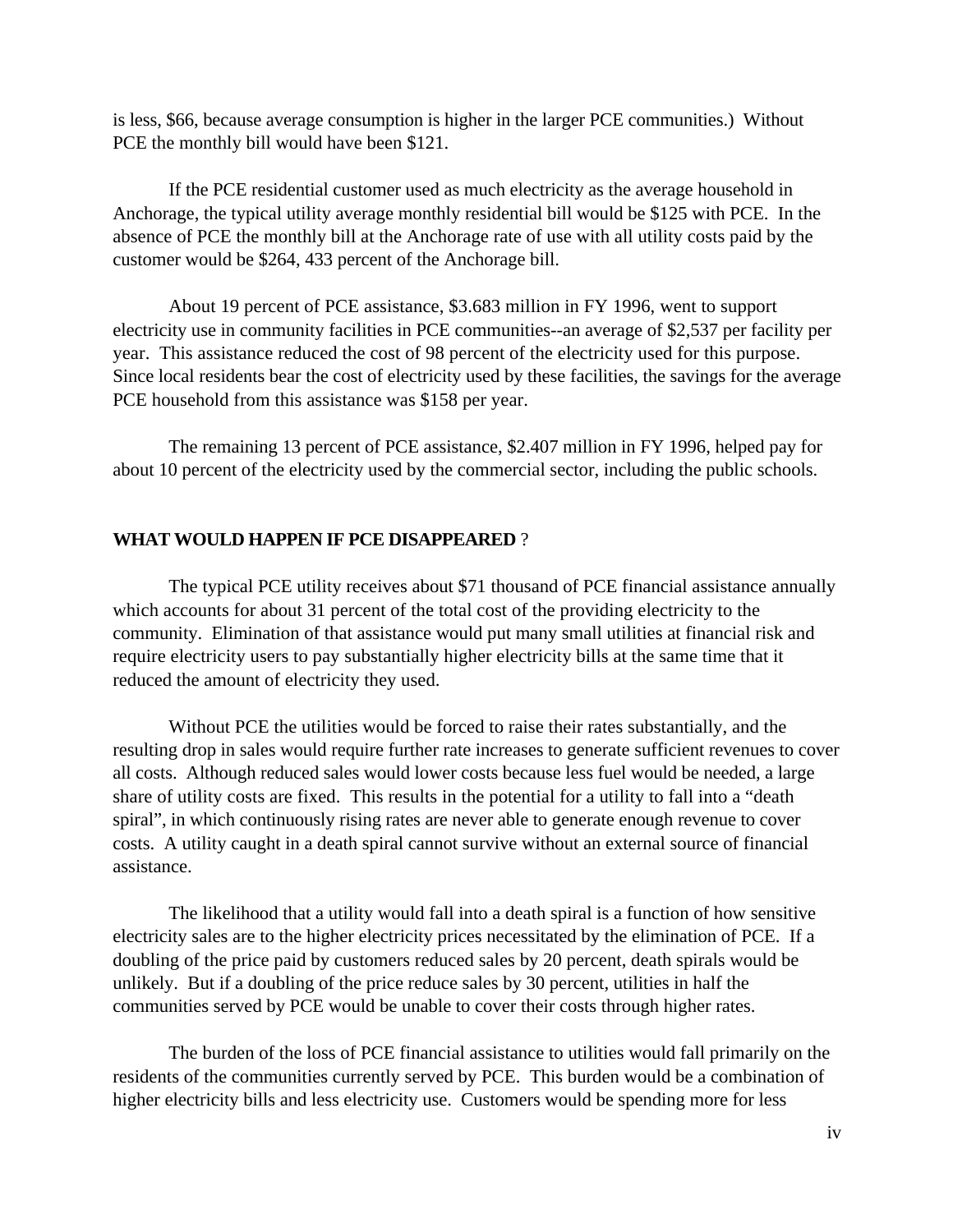electricity and have less income available for other needs. For a representative community like Elim, the residential price of electricity would increase 190 percent--from \$.19 to \$.55. Average annual consumption would fall by 38 percent--from 4,202 to 2,608 kwh. The average monthly residential bill would increase by 80 percent--from \$66 to \$119. Without PCE the average residential customer would be devoting 4.4 percent of household income directly to paying for electricity. Including payments in support of community facility electricity use, 6.1 percent of household income would be devoted to payments for electricity.

Most of the remaining financial burden of the loss of PCE would fall on commercial users of electricity, and the higher costs imposed on them would be passed on to customers as higher prices and back onto workers as lower wages. Some of the burden would thus fall on local residents and some would be shifted outside the PCE communities. Since the public schools are included in this category for purposes of PCE, some of the burden, estimated at about \$1.406 million would fall on the state treasury.

The remainder of the financial burden would fall on state and federal government agencies operating in PCE communities. These government agencies do not qualify for PCE assistance so the rate they are charged covers the full cost of providing their electricity. However since elimination of PCE combined with reduced sales would drive up the average cost of electricity for the PCE utilities, the rates charged to all customer classes would rise. State government agencies would pay about \$.290 million in additional charges for electricity.

In addition to the quantifiable direct financial burden on local residents, utilities, and state government from the elimination of the PCE program, there are indirect burdens both for the PCE communities and for the state.

The public and private physical infrastructure necessary to deliver the educational, sanitation, health, transportation, and communication services to sustain rural Alaska communities, and enhance their opportunities for economic development, depends directly on the availability of a reliable and affordable source of electricity. Furthermore there are some special uses of electricity in rural areas that enhance the quality of life in ways urban residents often overlook, such as refrigeration for preserving subsistence harvested food and streetlights for additional safety during the long hours without sunlight in the winter.

The state which has paid for much of the investment in the public infrastructure in rural Alaska also has an interest in its continued ability to provide the services to sustain rural communities. Loss or deterioration of these services would be detrimental to the physical and psychological well being of rural Alaskans and responding to the problems this would create would put an additional burden on state financial resources.